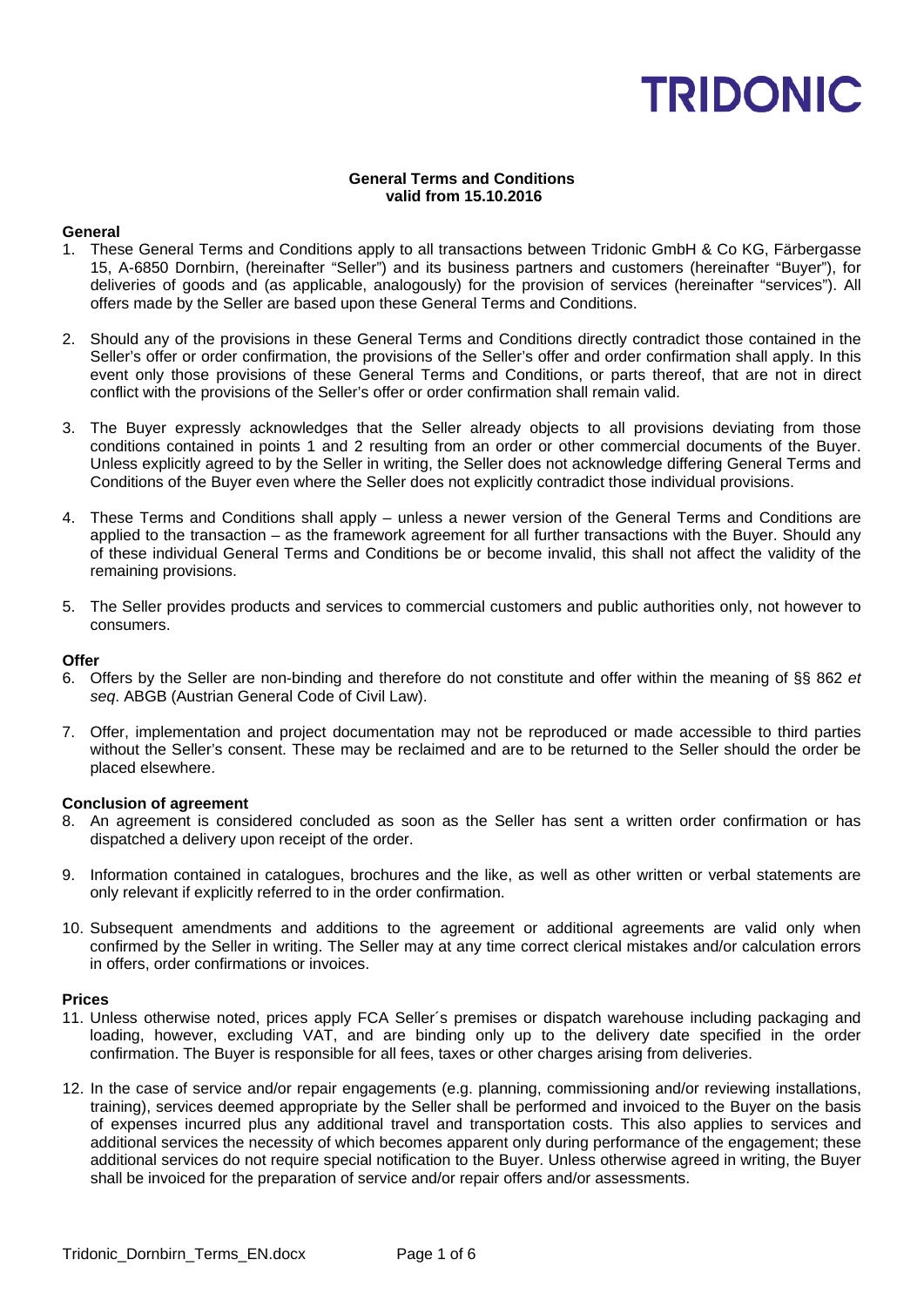#### **Transfer of risk**

- 13. Use and risk are transferred to the Buyer upon the goods leaving the works or warehouse of the Seller independent of the written pricing terms agreed to for the delivery. This also applies when the delivery forms part of an assembly or if the transportation is performed or organised and implemented by the Seller.
- 14. The place of performance for services is the location where the service is performed. The risks of a service or agreed to partial service are transferred to the Buyer upon performance.

#### **Delivery / services**

- 15. The Seller's delivery obligations are controlled solely by the Seller's written order confirmation.
- 16. Without a written agreement to the contrary, a specified delivery date (e.g. as contained in the order confirmation) serves only as an indication for the Buyer and is not binding.
- 17. The Buyer shall obtain all necessary official third-party permits. Should these permits not be obtained on time, the delivery period is extended accordingly. The delivery period is also extended in the event of delayed scheduled payments.
- 18. The Seller is entitled to provide and invoice partial and/or advance deliveries. Should delivery on demand be agreed, the goods are considered delivered at most 1 year after placement of the order.
- 19. Insofar as no specific written arrangements have been made, the Seller shall choose the method and nature of shipment. In particular, there is no obligation to select the most cost effective mode of shipment.
- 20. Deliveries are made only in full packaging units. If smaller units are ordered, the Seller reserves the right to charge a minimum quantity/volume surcharge. The packaging, also for partial and/or advance deliveries, conforms to standard commercial practice.
- 21. The nature and extent of the services to be provided by the Seller is described in the respective order confirmation. The Buyer shall facilitate the performance of the services and in all cases shall make available a competent person and all required equipment (e.g. ladders, scaffolds, work cage). The Buyer shall provide replacement parts (e.g. light sources, control units, lighting, lamps etc.) at its own expense; alternatively these may be provided and charged for by the Seller.
- 22. Services are performed on workdays between 08.00 and 17.00. Should the Buyer request and receive services from the Seller outside of these timeframes the following surcharges apply:
	- 50 % surcharge for services performed on Saturdays
	- 100 % surcharge for services performed on Sundays and public holidays.
- 23. The Buyer is obliged to immediately inform the Seller of all material circumstances regarding the plant and/or performance of services in question and, at the request of the Seller, the Buyer shall withdraw from operation either the whole or part of the plant for the duration of the service provision. The Buyer is obliged to immediately inform the Seller in writing of any safety precautions or compliance with any safety standards required in performing the service. Relevant training required by the Seller's personnel is undertaken at the Buyer's expense. The Seller is entitled to separately charge the Buyer for any resulting additional efforts.
- 24. Where unforeseeable circumstances arise or where the circumstances are independent of the intent of the Parties, for example all cases of force majeure*,* that impede compliance with a delivery date agreed in writing, such delays shall extend the delivery date under exclusion of all legal claims the Buyer could otherwise assert for the duration of these circumstance; included herein are, for example, official interventions and prohibitions, transport and customs delays, transport damage, energy and raw materials shortages, labour disputes, and default on the part of essential or difficult to replace subcontractors. These aforementioned circumstances also entitle an extension of the delivery period if they affect the Seller's suppliers.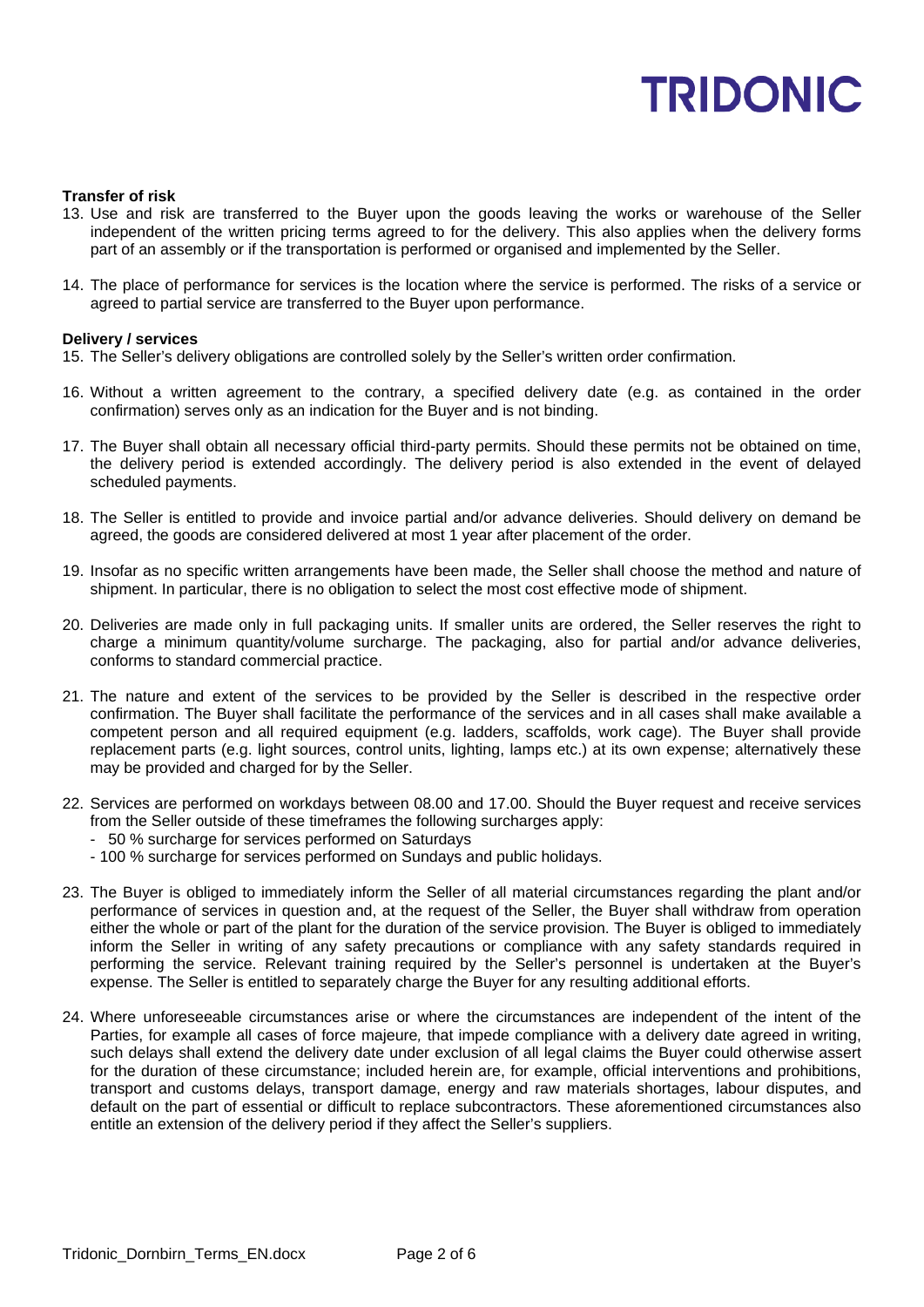#### **Payment**

- 25. Unless other written payment conditions have been agreed, each delivery and/or service is payable upon receipt of invoice. In the event of partial invoices the partial payment is also due upon receipt of invoice.
- 26. Payments are to be made without deductions in the agreed currency. Any acceptance of cheques or bank transfers is possible only on account of payment. All resulting interest and charges are borne by the Buyer.
- 27. The Buyer is not entitled to withhold or offset payments as a result of warranty claims or any other claims.
- 28. If the Buyer is in arrears regarding an agreed payment or for other services, the Seller may, without prejudicing other rights:
	- a) Delay fulfilment of its own obligations until payment has been effected,

b) Demand payment of all outstanding receivables and demand interest arrears in the amount of 12% per annum plus VAT from the due date, provided that the Seller cannot prove costs in excess of these amounts. In the event of default all granted discounts and bonuses are forfeited. The Seller is entitled to invoice pre-trial costs, in particular reminder fees and legal expenses.

- 29. The Seller retains ownership in all goods delivered by it until full payment of invoice amounts plus interest and expenses. In order to secure the purchase price claim, the Buyer herewith assigns all its claims from the resale of reserved goods even where these have been processed, transformed or combined, to the Seller as collateral security and agrees to make the corresponding entries in its accounts or invoices. The Seller accepts this assignment. Upon request, the Buyer shall inform the Seller of the assigned claims and the debtors, and make available all required information and material for collection of the debt as well as notifying third-party debtors of the assignment. In the event of seizure or other claims the Buyer is obliged to point out the Seller's property rights and to inform the Seller immediately.
- 30. In the event of a lack of credit worthiness or risk of credit unworthiness on the part of the Buyer, the Seller is entitled to withhold delivery and/or performance and to demand securities.
- 31. A processing fee will be charged for orders which fall below the Seller's stated minimum net order value (excluding taxes, fees and charges). Upon request, the Buyer shall be informed as to the amount of the applicable surcharge, minimum net order value and the processing fee.
- 32. In the event of late payment, the Buyer is liable for any currency losses incurred between the original due date and the actual date of payment.
- 33. The Seller is obliged to release securities to the extent that their realisable value exceeds the claims due to the Seller by more that 10%, whereby the Seller reserves the right to determine which goods or claims are released.
- 34. If retention of title pursuant to the law in the location of the goods is not valid, a security corresponding to retention of title is deemed agreed. If the cooperation of the Buyer is required, upon the request of the Seller it is obliged to undertake all reasonable measures at its own expense to establish and preserve such rights.

#### **Warranty**

- 35. In accordance with the following provisions, the Seller is obliged to rectify any defect impairing functionality that exists at the time of delivery or performance based on faults in construction, materials or workmanship.
- 36. The warranty period for defects undetectable at time of delivery is 24 months and these must be reported without delay upon discovery. Defects detectable upon delivery must be reported in writing within a period of 8 days, otherwise they shall be considered forfeited. The warranty period for latent defects also begins at the time of delivery (transfer of risk) and is neither extended nor interrupted by remedial activities. This warranty period also applies to partial deliveries. Defects are to be reported without delay in writing otherwise warranty or other claims are excluded, however, this does not entitle the withholding of invoice amounts or parts thereof. The Buyer shall provide proof that the defect existed in the good at the time of delivery. The provisions of § 924 ABGB (Austrian General Code of Civil Law) are explicitly precluded.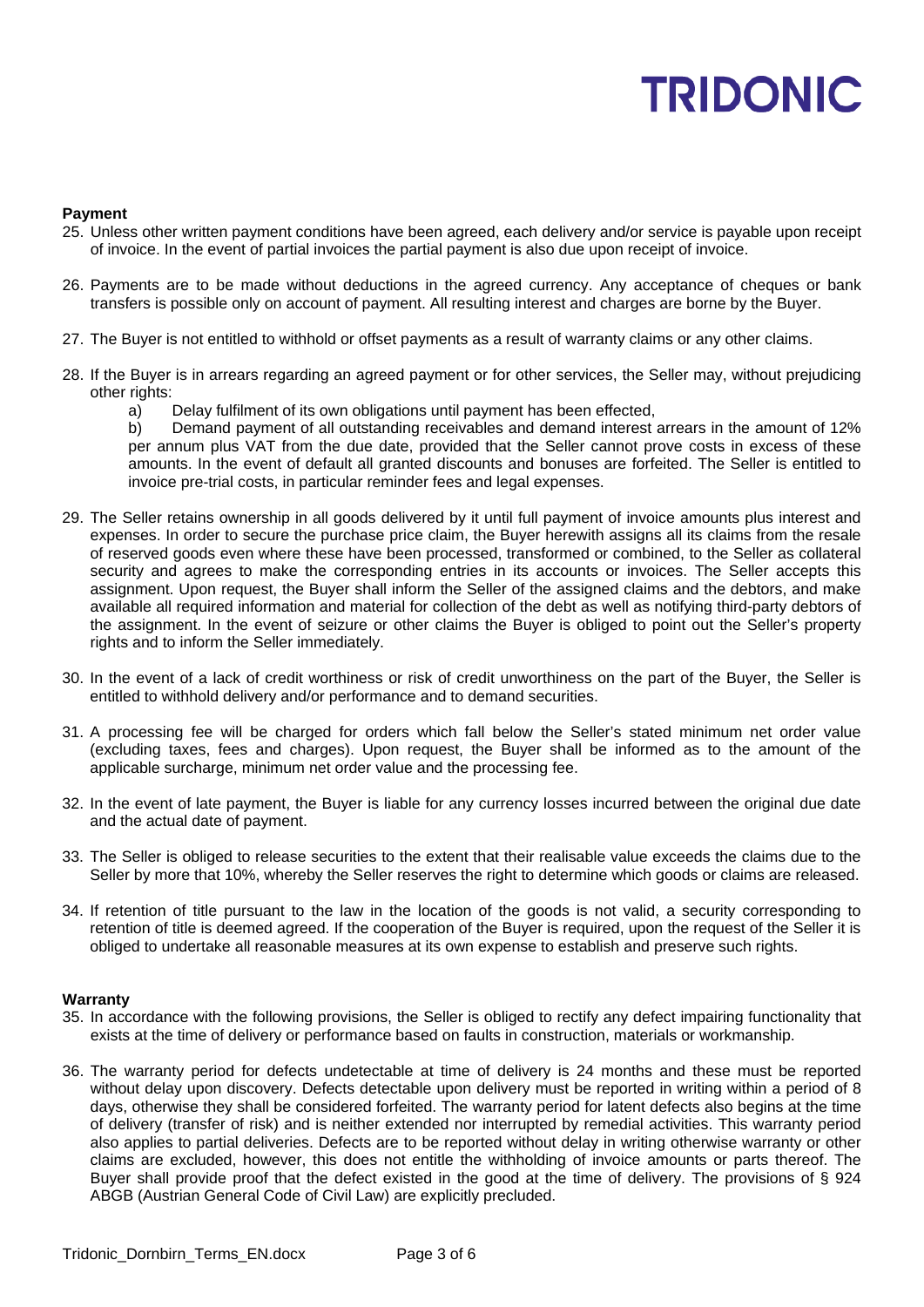- 37. **In the event of a defect subject to a warranty obligation in accordance with this "warranty" section, the Seller may, at its discretion, repair the defective good or part at the place of performance or have it sent for repair or to replace (exchange) it or to award the Buyer a price reduction. Invoices for repairs by third parties shall not be recognised.**
- 38. All ancillary expenses incurred in connection with rectifying defects (such as assembly and disassembly, transport, disposal, travel and travel time expenses) are borne by the Buyer. For warranty work carried out at the Buyer's premises, the necessary assistance, hoisting gear, scaffolding and sundry materials etc. are to be supplied free of charge.
- 39. If the Seller produces a good on the basis of design specifications, drawings or other information provided by the Buyer, the Seller's liability is limited to the implementation of these instructions. All claims of the Buyer are to be judicially asserted within 24 months from the transfer of risk, otherwise the claim will forfeit.
- 40. The Seller shall accept returns only after giving its prior written consent.
- 41. The provisions in points 35 to 40 also apply analogously for each defect arising from other legal grounds, including, but not limited to, claims for damages.
- 42. The assignment of warranty claims and/or damages claims and similar matters is not permitted.

# **Damages and liability limitations**

- 43. **The Seller is liable to the Buyer for damages incurred during the performance of the transaction – insofar as this is legally permissible – only to an amount of no more than one half of the value of the order and only in the event of intent or gross negligence on the part of the Seller. Liability in the event of slight negligence – insofar as is legally permissible – is precluded except in cases of personal injury. The Buyer must prove gross negligence on the part of the Seller. This also applies to instances of slight negligence with regard to personal injury.**
- 44. **Compensation for purely financial losses, lost profit, interest losses, losses from claims by third parties – whether direct or indirect damages - consequential damages or (criminal) damages is – insofar as is legally permissible – precluded.**
- 45. Claims for damages expire insofar as is legally permissible within 6 months of knowledge of the damage and of the damaging party. The Buyer shall notify the Seller of any damage in writing within a reasonable period of time, however, not exceeding 7 calendar days. In addition, the Buyer must provide detailed proof that the damage has occurred as well as the extent of the damage.
- 46. Should the Buyer be held liable under the Austrian Product Liability Act or any such equivalent foreign law, it waives any recourse against the Seller, in particular within the meaning of § 12 Austrian Product Liability Act or equivalent foreign law. Should the Buyer bring goods supplied by the Seller outside of the European Economic Area, it is obliged to exclude the indemnification obligation under the Product Liability Act or equivalent foreign law, insofar as this is possible according to the law applicable to the Buyer and its customer or according to the law agreed to between them. In this event, or by omission of this mandatory exclusion, the Buyer is obliged to indemnify the Seller from third party claims regarding product liability.
- 47. Claims in accordance with § 933b ABGB are precluded.

#### **Withdrawal from agreement**

48. In particular, the Seller may withdraw from this agreement if, (i) performance of delivery and/or service is delayed by the Buyer or (ii) the Seller has concerns regarding the Buyer's solvency.

# **Industrial property rights and copyrights**

49. The Buyer shall indemnify the Seller for all infringements of property rights where goods have been manufactured by the Seller of the basis of design specifications, drawings, models or other specifications provided by the Buyer.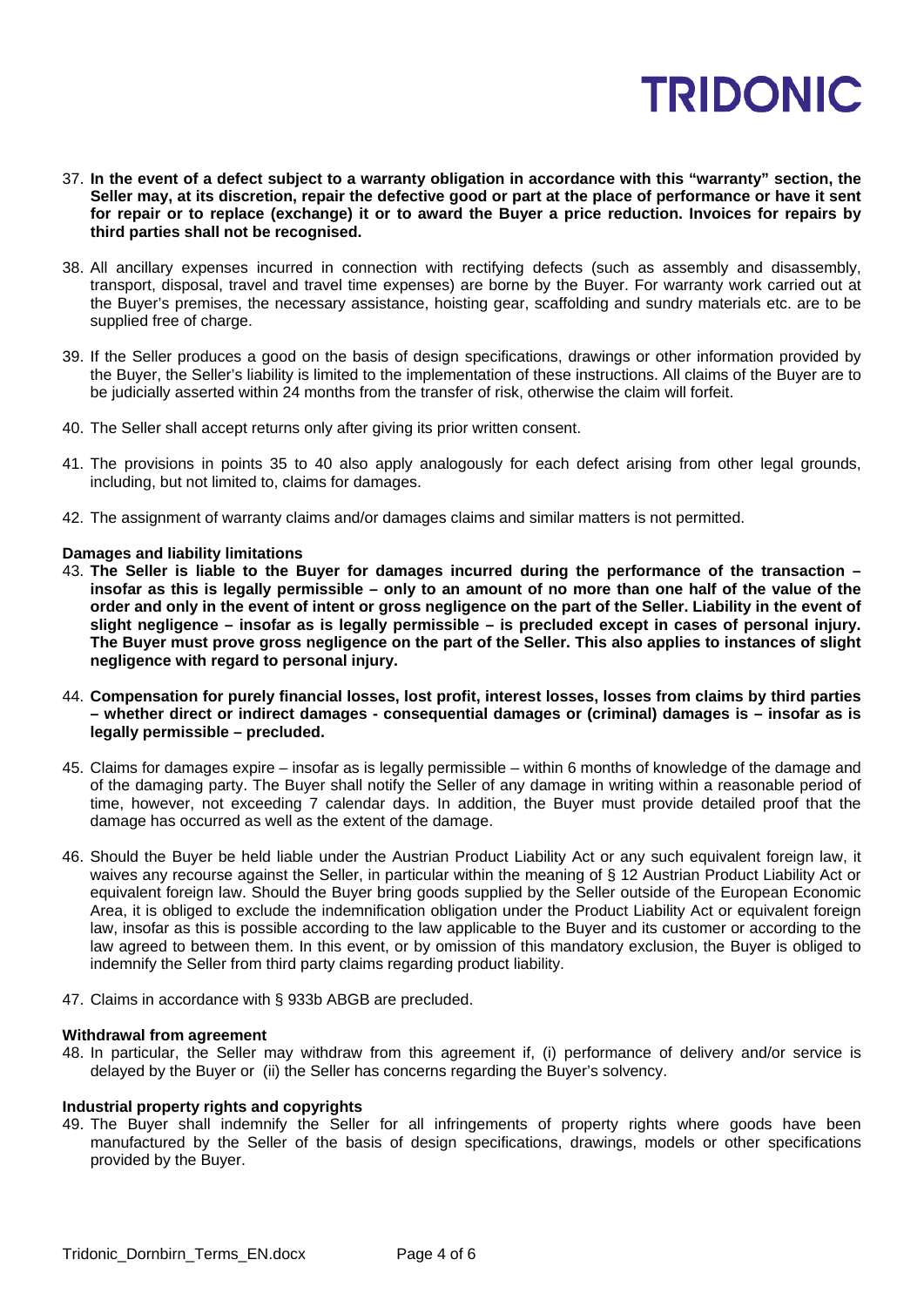50. Production documents, such as plans, drawings and other technical documents as well as samples, catalogues, brochures, illustrations and the like remain the property of the Seller and are subject to the relevant statutory provisions governing reproduction, imitation, competition etc.

### **Compliance with export control regulations**

- 51. In the event of transfer of goods supplied by the Seller (e.g. hard and/or software and/or technology including related documentation, independent of the manner of provision) or of services provided by the Seller (including all technical support) to third parties at home and abroad, the Buyer shall comply with all applicable national and international (re)export control regulations. In all cases it must observe the (re)export control regulations of the European Union and of the United States of America.
- 52. To the extent required for export control checks, the Buyer shall supply the Seller immediately upon request with all information pertaining to the final recipient, destination and intended use of the goods or services provided by the Seller as well as any export control restrictions. The Buyer shall fully indemnify the Seller against all claims by public authorities or other third parties for non-observance of the above export control regulations and is obliged to indemnify the Seller for all expenses and damages incurred in this regard, unless the Buyer is not responsible for the breach of duty. This does not constitute a reversal of the burden of proof.
- 53. Performance of the agreement on the part of the Seller is subject to the proviso that no obstacles based on national or international foreign trade regulations, as well as embargos and/or other sanctions prevent performance.

#### **Applicable law and legal venue**

- 54. This agreement is subject to Austrian substantive law under exclusion of conflict of law principles of international private law and exclusion of the UN Convention on the International Sale of Goods.
- **55. If the Buyer has its domicile within the EU or in a country where the 2007 Lugano Convention has been ratified, the agreed legal venue for all disputes arising from the agreement and the contractual relationship – including its existence or non-existence – or legal consequences arising therefrom, is the exclusive territorial jurisdiction of the Regional Court Feldkirch, Austria. In addition, the Seller is also entitled to bring suit against the Buyer at the location of its registered office or at the competent court for the branch where the Seller concluded the agreement.**

**If the Buyer has its domicile outside the EU or not within a country in which the 2007 Lugano Convention has been ratified, all disputes and claims arising from the agreement – including disputes regarding its validity, infringement, termination or nullity – are decided under the Rules of Arbitration of the International Arbitration Court of the Austrian Chamber of Commerce (Vienna Rules) by one or three arbitrators appointed in accordance with these rules. The place of arbitration shall be Vienna and the language used for the arbitration process shall be English.**

#### **Additional conditions for agreements concluded on the internet**

- 56. The Buyer obtains access to the Seller's eCommerce Portal (portal.tridonic.com) when it enters a legitimate username and password (hereinafter "login data") supplied by the Seller. The Buyer is obliged to change the password immediately upon receipt, as well as periodically thereafter and to protect it from unauthorised access. The Seller shall assign, within reasonable limits, each person authorised by the Buyer with individual login data. Login data assigned to the Buyer by the Seller may not be disclosed under any circumstances and the Buyer is obliged to immediately notify the Seller of any significant changes regarding access permission for authorised persons. The Buyer is responsible for the consequences of non-observance of this provision by it or by its organs, employees, assistants and agents.
- 57. Whoever legitimises himself with the login data of the Buyer is considered by the Seller to be authorised to carry out all possible eCommerce Portal transactions on behalf of the Buyer irrespective of whether this person is actually the Buyer or its representative. The Buyer accepts that all transactions made in the Seller's eCommerce Portal using its login data are binding.
- 58. Processing of all agreements concluded in the eCommerce Portal as well as all related information is carried out in part by automated email. The Buyer is responsible for ensuring its registered email address is valid and the receipt of emails is assured.